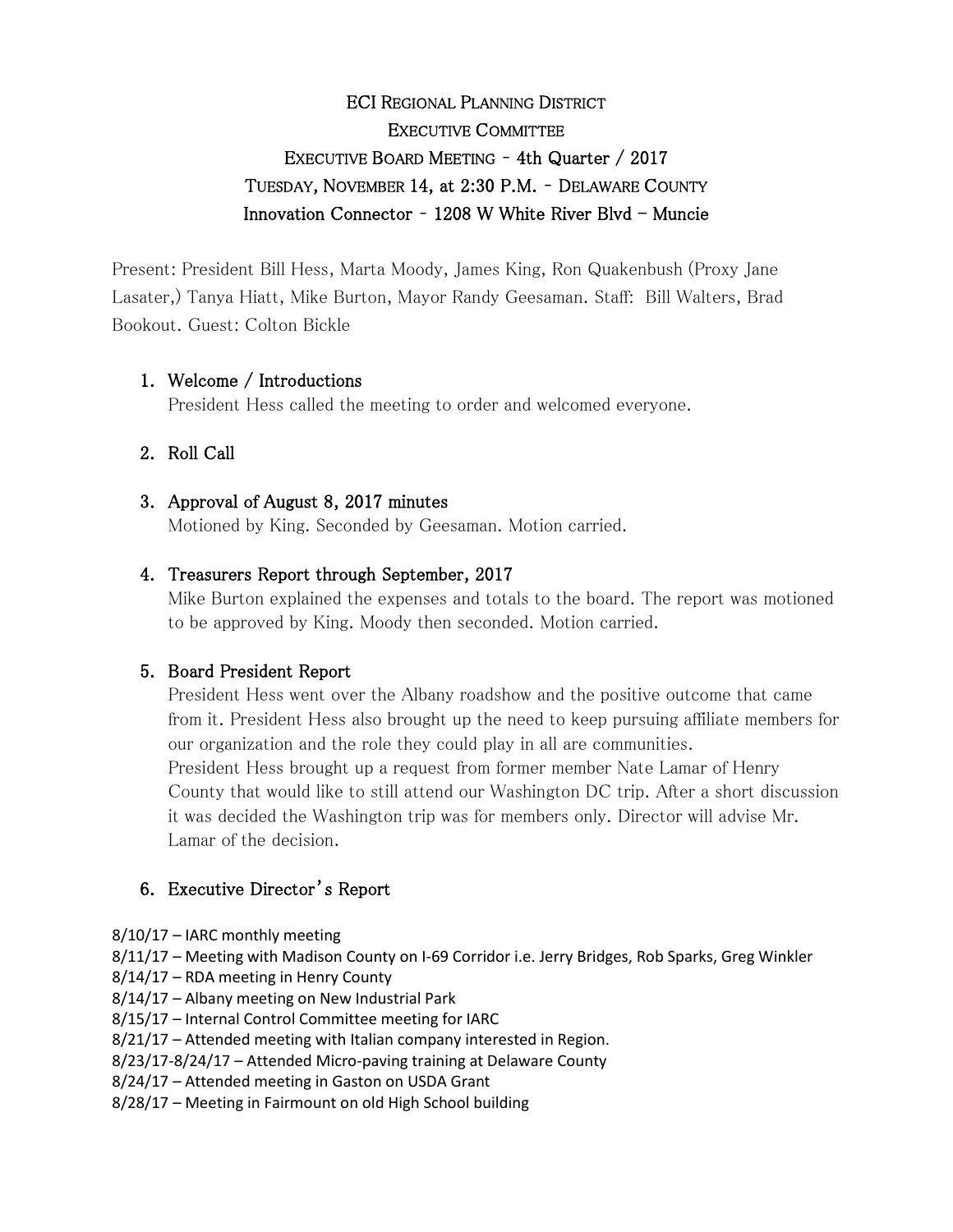8/29/17 – Meetings with the City of Noblesville and the Hamilton County Commissioners on Joining the I-69 Corridor.

9/1/17 – Closed on Daleville RFP

9/5/17 – Assisted Gaston and Delaware County in the I-69/St. Rd. 28 TIF District creation.

9/6/17 – Met with Herman Kittle on possible housing developments in both Daleville and Portland.

9/7/17 – Held Grant County Road show in Marion

9/11/17 – Attended RDA meeting in Henry County

9/12/17 – Opened RFP on Gaston grain elevator. Awarded to Evan Jackson Racing Engines.

9/18/17 – Presented to the Grant County Commissioners

9/19/17 – Met with **Phoenix** Investment and Yorktown officials relating to next steps on the Marsh warehouse.

9/20/17 – Attended the Shaffer Academy Leadership Challenge course.

9/25/17 – Attended Gov. Holcomb's IEDC update at BSU.

10/3/17 – Met with representatives of AMA in Muncie and discussed possible DOD grant.

10/5/17 – Accompanied Jessica Towers of IEDC on a community tour.

10/9/17 – 10/12/17 – Attended AIM Summit in Evansville and IARC meeting.

10/16/17 – Held first meeting with Heather Tucker, re interest in Daleville redevelopment.

10/17/17 – Held meeting with Albany officials on redevelopment of restaurant.

 $10/17/17$  – Held Albany Road Show.

10/18/17 – Attended Shaffer Academy on The 7 Habits of Highly Effective people.

10/22/17 – 10/30/17 – Attended meetings in Italy for business development in Delaware County.

11/3/17 – Follow up meeting with Heather Tucker and Building owner on possible build out of a location in Daleville.

11/8/17 – Attended IARC Annual Conference.

# 7. New Business

# a. Heartland I-69 Corridor Committee / EDA Economic Impact Grant

Brad Bookout, Bill Walters and the Washington staff met with Pam Fisher of INDOT. Pam has agreed to put a member of INDOT on the steering committee. Bill Walter's goal after the meeting is to go to the counties and meet with county commissioners to present the resolution and gain their participation. He will then get with each of the local municipality's for representation on the committee.

# b. Albany EDA Road Project

Working with Washington staff to apply for 50% of funding for the road from State Rd. 67 to AquaBounty facility. Proposal has been sent to the EDA. Follow up conference call to come soon.

### c. Albany Visioning Session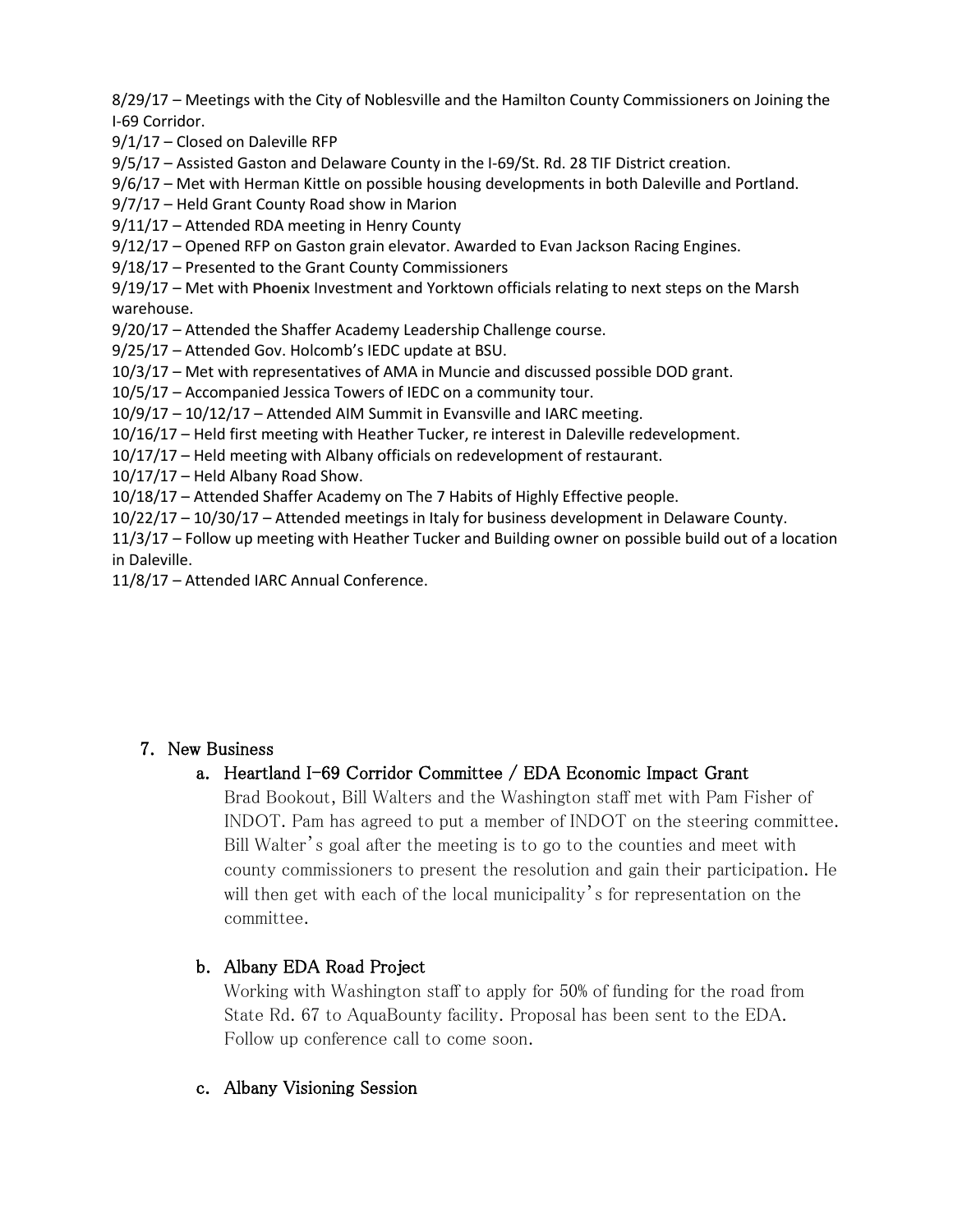Bill Walters, Brad Bookout and Bill Hess met with several members of the Albany community and held the first visioning session. Attendance was good with approximately 25 of the town's residents. An open discussion took place identifying their strengths, weaknesses and opportunities of the town. Conclusion: It is recommended that the participants of the Town Visioning Session reconvene the participants for a second follow up meeting. All participants of the first meeting should invite other members of the community in an effort to build enthusiasm. At the next meeting, the group should consider electing a chair for the meeting to assist in keeping the meeting on task. The session should stay on task and identify teams or committees to work on each of the identified opportunities worthy of further consideration. The meeting should not last more than one and a half hours. At the meeting, subsequent follow up monthly meetings should be planned for each of the teams or committees to report their progress back to the group.

### d. Eaton RFP

Eaton RFP has had an objection. Filed 10/27/17 –The attorney for the opposing party reached out to our attorney for a meeting. ECI's attorney will reach out for their concerns and intent and advise.

#### e. Delaware County Ohio St. RFP

Ohio Street – got the notification today. Attorney will be moving on with deed and quiet title. 2-3 weeks for closing.

#### f. Lobbyist update on Portland

No report. Lobbyist were in communication with Mayor Geesaman.

#### g. Community Crossing Grant – Swayzee, Daleville, Selma

Two of the three grants have been successful. Swayzee – \$75,000 Selma - \$225,000. Daleville – Denied because of money awarded last year

#### h. Quarterly meeting dates for 2018

February 20th, May 15th, August 7th, November 8th

### 8. Old Business

#### a. CEDS Update

Brad and Bill continue working on it. Brad wants to have paperwork done soon. If members of the board have projects that need to be included in the CED's Bookout requests that they email those to him.